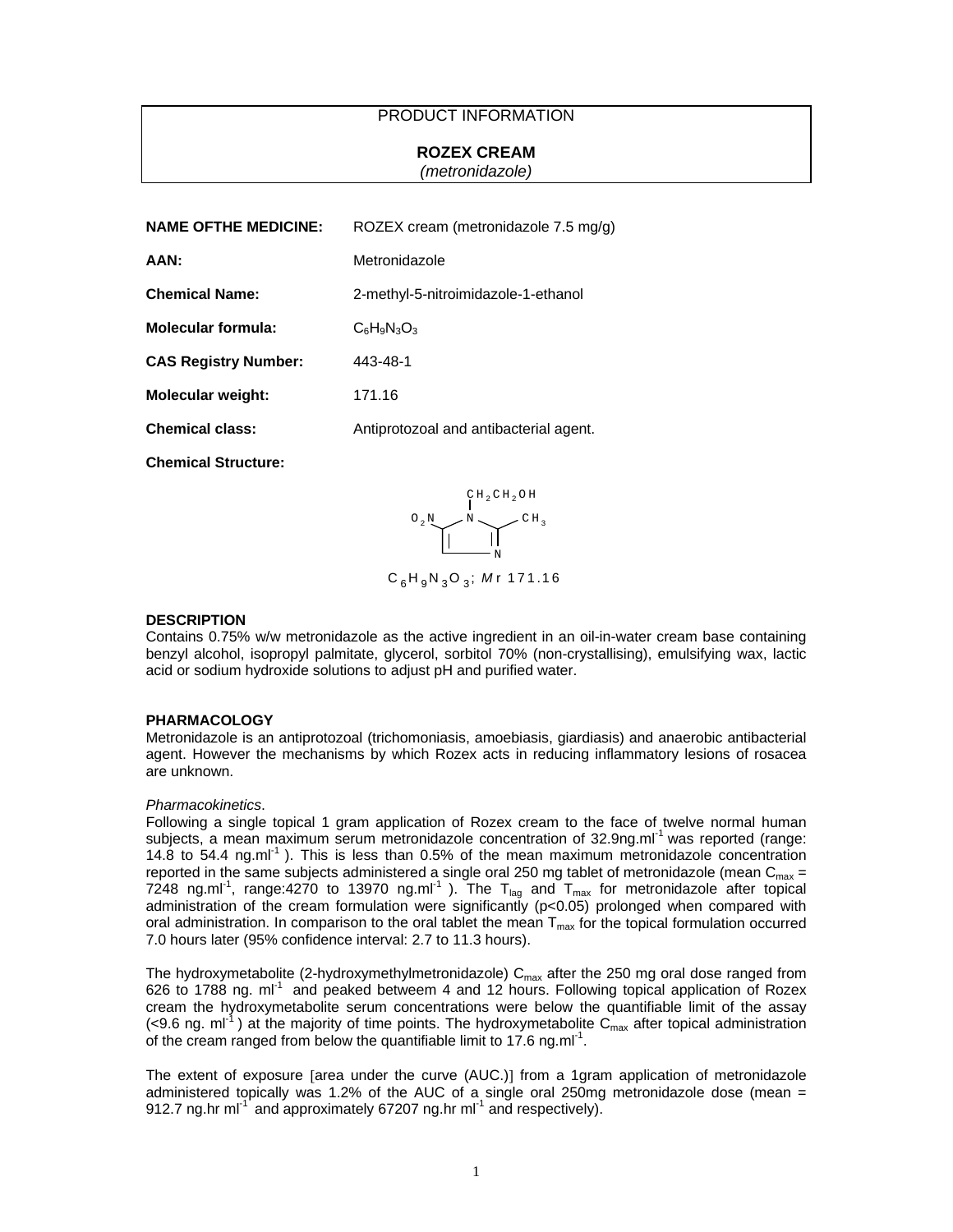## **CLINICAL TRIALS**

One multicentre randomised, double-blind, placebo-controlled clinical study was conducted to evaluate Rozex Cream for the treatment of rosacea. All of the patients included in the trial had moderate to severe (Stage 2) rosacea. The prescribed therapy was applied daily for 12 weeks with follow up at weeks 3, 6, 9 and 12. The results are tabulated below.

| Visit                 | Treatment Group                | No. patients | Median lesion count | p=value     |
|-----------------------|--------------------------------|--------------|---------------------|-------------|
| <b>Baseline</b>       | Metronidazole cream<br>Vehicle | 71<br>72     | 13.0<br>12.0        | n.s.        |
| Week 12               | Metronidazole cream            | 63           | 4.0                 | $p=0.015$   |
|                       | Vehicle                        | 65           | 7.0                 |             |
|                       |                                |              |                     |             |
| Endpoint              | Metronidazole cream            | 69           | 4.0                 | $p = 0.009$ |
| (last observed visit) | Vehicle                        | 69           | 8.0                 |             |

Table 1. Inflammatory lesion counts in the ITT population at baseline and endpoint.

There were no significant differences between the treatment groups in the reduction of erythema or telangiectasis. For a subgroup within the Rozex cream group who had dry skin there was a significant reduction in erythema (59.6% vs 30.4%, p=0.05).

In another randomised single-blind multicentre study (n=100) in which the gel and cream formulations were compared, there were no significant differences in lesion counts or global assessment of improvement at weeks 4, 8 and 12. All patients recruited to the study had moderate to severe stage 2 rosacea. The percent reduction in mean lesion count from baseline to week 12 was 61.3% (MZ cream) vs  $63.5\%$  (MZ gel),  $p = n.s$ .

## **INDICATIONS**

Rozex cream is indicated for the treatment inflammatory papules and pustules of rosacea.

## **CONTRAINDICATIONS**

Rozex cream is contraindicated in individuals with a history of hypersensitivity to metronidazole or other ingredients of the formulation.

## **PRECAUTIONS**

Rozex has been reported to irritate the eyes (watering), therefore contact with the eyes should be avoided, as well as with mucous membranes. If a reaction suggesting local irritation occurs, patients should be directed to use the medication less frequently, discontinue use temporarily or discontinue use until further instructions.

Metronidazole transforms into inactive metabolite due to UV exposure, therefore its efficacy decreases significantly. Phototoxic side-effects haven't been reported in clinical trial in relation to metronidazole.

Metronidazole is a nitroimidazole compound and should be used with care in patients with evidence or a history of blood dyscrasia. Patients should be advised to avoid or minimize exposure of areas treated with topical metronidazole to sunlight or other sources of UV light (see section: carcinogenicity, mutagenicity and impairment of fertility). Unnecessary or prolonged use of this medication should be avoided as the long term safety of topical metronidazole is unknown.

## **Effects on fertility**

Oral metronidazole caused hypospermatogenesis, infertility and abnormal spermatozoa in mice and rats with a NOEL in rats being about 200 times the estimated human metronidazole dose contained in the Rozex cream, based on body surface area.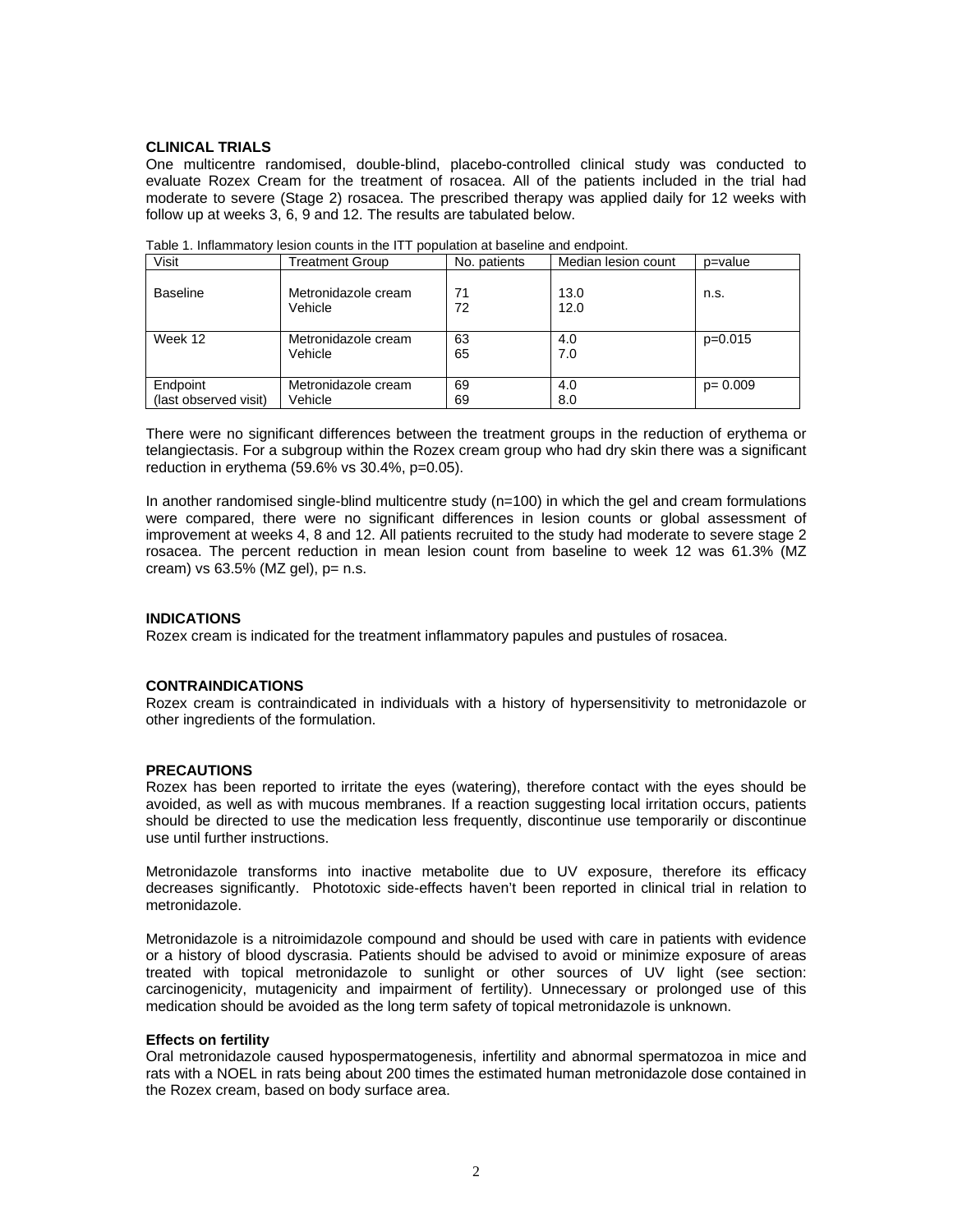## **Use In Pregnancy (Category B2)**

The potential adverse effects of Rozex cream on pregnancy have not been determined however oral metronidazole is known to cross the placental barrier and enter the foetal circulation rapidly. There is no conclusive evidence of fetotoxicity or teratogenicity in animal studies with metronidazole nor has clinical experience to date with the use of metronidazole in pregnant women revealed evidence of a fetotoxic or teratogenic effect of the drug. Because there are no well controlled studies of therapy with Rozex cream in pregnant women, Rozex cream should not be used during pregnancy.

### **Use in lactation**

After oral administration metronidazole is excreted in breast milk in concentrations similar to those found in the plasma. Metronidazole blood levels from topical application are significantly lower than those achieved after oral metronidazole. A decision should be made to discontinue nursing or to discontinue the drug, taking into account the importance of the drug to the mother.

#### **Use in children**

Rozex (metronidazole 0.75%) cream has not been studied in children. Rosacea is a skin disorder which principally affects adults.

Rozex cream is not recommended for use in children due to a lack of data on safety and efficacy

#### **Carcinogenicity**

Animal studies with oral metronidazole showed increased incidences of tumour in the lung, liver, testes, reticulum, mammary gland and pituitary gland in certain rodent species. Evidence of photocarcinogenicity of metronidazole has also been reported in mice. Although there is no evidence to date of a carcinogenic effect in humans it is prudent to avoid unnecessary and prolonged use of Rozex cream and to avoid or to minimise exposure of sites treated with Rozex cream to the sun.

#### **Genotoxicity**

Metronidazole has shown evidence of mutagenic activity in several bacterial systems. In addition, a dose response increase in the frequency of micronuclei was observed in mice after intraperitoneal injection and an increase in chromosome aberrations has been found in human lymphocyte cultures. The benefit/risk ratio should therefore be carefully assessed in each case particularly in relation to the severity of the disease and the age of the patient.

## **INTERACTIONS WITH OTHER MEDICINES**

Interaction with systemic medication is unlikely because absorption of metronidazole following cutaneous application of Rozex cream is low. Nevertheless it should be mentioned that a disulfiramlike reaction has been reported in a small number of patients taking oral metronidazole and alcohol concomitantly. Oral metronidazole has also been reported to potentiate the effect of warfarin and other coumarin anticoagulants resulting in a prolongation of prothrombin time. However the effect of topical metronidazole on prothrombin is not known.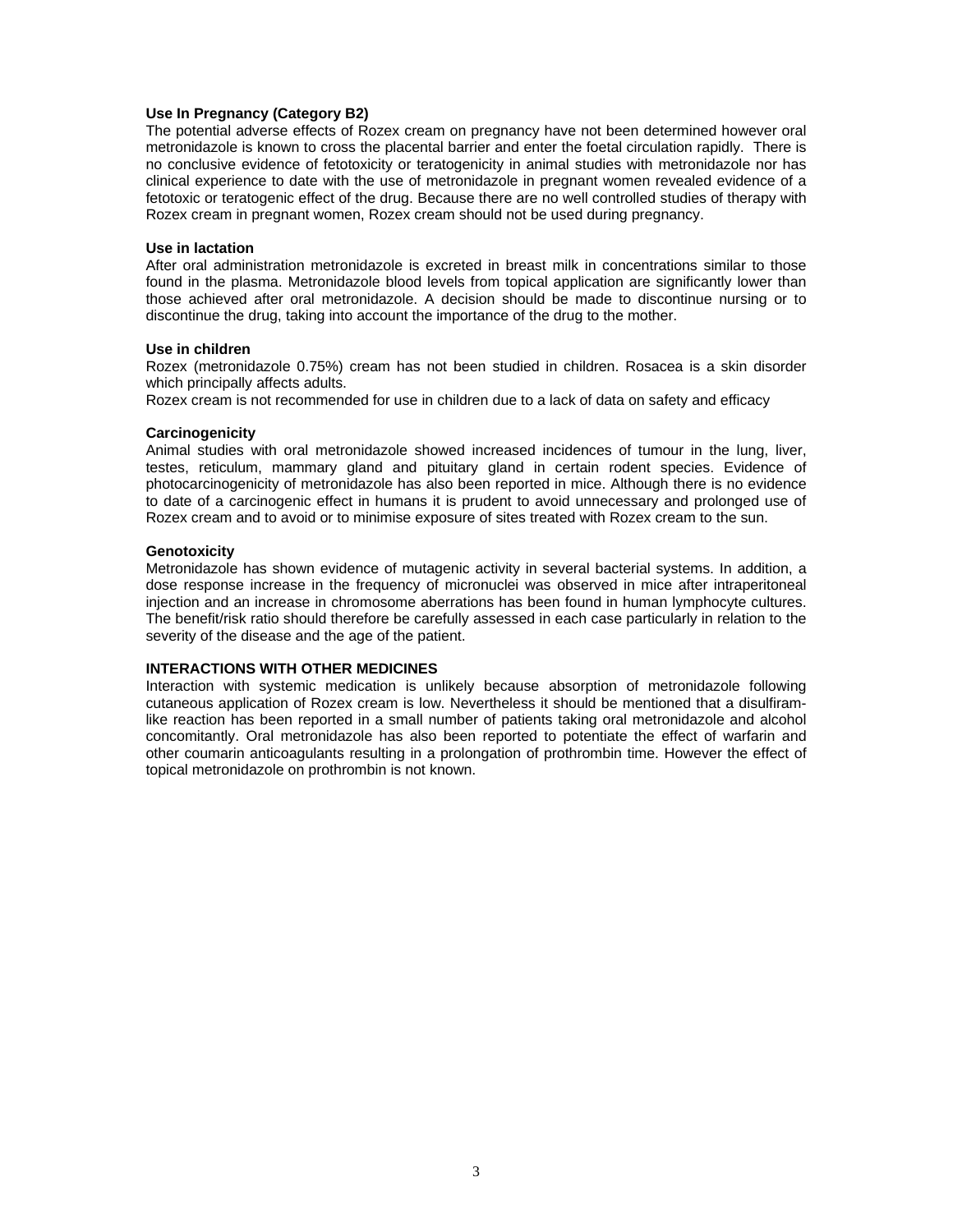# **ADVERSE EFFECTS**

**Table**: Adverse events with incidence >1%, reported by patients treated with Rozex (*Metronidazole 0.75%)*  cream, Rozex cream vehicle and Rozex (*Metronidazole 0.75%)* gel during controlled clinical trials. With the exception of the safety studies, these adverse events were not necessarily drug related.

|                               | Rozex cream              | Rozex cream vehicle | Rozex gel                |
|-------------------------------|--------------------------|---------------------|--------------------------|
|                               | $(n=118)$                | $(n=72)$            | $(n=53)$                 |
| Body as a whole               |                          |                     |                          |
| Abdominal pain                |                          | 1.4%                |                          |
| Abscess                       |                          |                     | 1.8%                     |
| Accidental Injury             |                          | 1.4%                | 1.8%                     |
| Back pain                     |                          | 2.8%                |                          |
| Flu syndrome                  | 11.0%                    | 18.6%               | 7.4%                     |
| Headache                      | 2.5%                     | 2.8%                |                          |
| Infection                     |                          |                     | 1.8%                     |
| Pain                          |                          | 1.4%                |                          |
| Surgic./medic/proc.           | 2.5%                     |                     | l,                       |
| Cardiovascular                |                          |                     |                          |
| Angina pectoris               | Ĭ.                       | 1.4%                | Ĭ.                       |
| Myocardial infarction         | ÷,                       | 1.4%                | Ĭ.                       |
| Digestive system              |                          |                     |                          |
| Constipation                  | $\overline{\phantom{a}}$ | 1.4%                |                          |
| Gastritis                     |                          |                     | 1.8%                     |
| Gingivitis                    |                          | 1.4%                | $\overline{\phantom{a}}$ |
| Tooth disorder                | 2.5%                     | 1.4%                | L.                       |
| <b>Endocrine disorders</b>    |                          |                     |                          |
| Hypothyroidism                | $\overline{a}$           | Ĭ.                  | 1.4%                     |
| Musculoskeletal               |                          |                     |                          |
| <b>Bursitis</b>               |                          |                     | 1.8%                     |
| Myalgia                       | $\overline{\phantom{a}}$ | Ĭ.                  | 1.8%                     |
| Osteoporosis                  | $\blacksquare$           | ÷,                  | 1.8%                     |
| <b>Central Nervous System</b> |                          |                     |                          |
| <b>Dizziness</b>              |                          |                     | 1.8%                     |
| Hypertension                  | $\overline{\phantom{a}}$ | 1.4%                |                          |
| Hypertonia                    |                          |                     | 1.8%                     |
| Insomnia                      | $\overline{\phantom{a}}$ | 1.4%                |                          |
| <b>Respiratory System</b>     |                          |                     |                          |
| <b>Bronchitis</b>             | 1.7%                     | 4.2%                | 1.8%                     |
| Increased cough               | ÷                        | 1.4%                | $\overline{a}$           |
| Pharyngitis                   | 2.5%                     |                     |                          |
| Rhinitis                      | 3.4%                     | 2.8%                | 3.7%                     |
| <b>Sinusitis</b>              | 4.2%                     | 1.4%                |                          |
| Skin & Appendage              |                          |                     |                          |
| Contact dermatitis            | 2.8%                     |                     |                          |
| Erythema                      | ÷,                       | 1.4%                | L.                       |
| Psoriasis                     |                          |                     | 1.8%                     |
| Rosacea worsening             | 3.4%                     | 2.8%                | 9.4%                     |
| Seborrhoea                    |                          |                     | 3.7%                     |
| Skin carcinoma                | 1.4%                     |                     |                          |
| Skin discomfort               | 1.7%                     |                     | L.                       |
| Skin infection                | 1.69%                    |                     | 3.7%                     |
| Skin irritation               | 1.7%                     |                     | 3.7%                     |
| Sunburn                       | ÷                        | L.                  | 1.8%                     |
| Urticaria                     | L.                       | L.                  | 1.8%                     |
| <b>Safety studies</b>         |                          |                     |                          |
| burning                       | 8.4%                     | 13.0%               | 6.1%                     |
| dryness                       | 20.3%                    | 23.2%               | 28.5%                    |
| itching                       | 9.3%                     | 20.2%               | 16.3%                    |
| stinging                      | 11.0%                    | 8.6%                | 8.2%                     |
| <b>Special Senses</b>         |                          |                     |                          |
| Conjunctivitis                |                          | 1.4%                | 1.4%                     |
| <b>Urogenital System</b>      |                          |                     |                          |
| Urinary Tract Infection       |                          | 1.4%                |                          |
| Vaginitis                     |                          | 1.4%                |                          |
|                               |                          |                     |                          |

The total number of adverse effects occurred in less than 3% of patients. Of the eleven patients who discontinued a study prematurely because of a dermatologic adverse event, 2.5% were in the cream treatment group and 6.7% in the gel treatment group.

## **Post-marketing experience**

The following non-serious adverse experiences have been reported since Rozex cream was first marketed in 1995: contact dermatitis/allergic reaction; skin exfoliation, swelling face, local irritation,